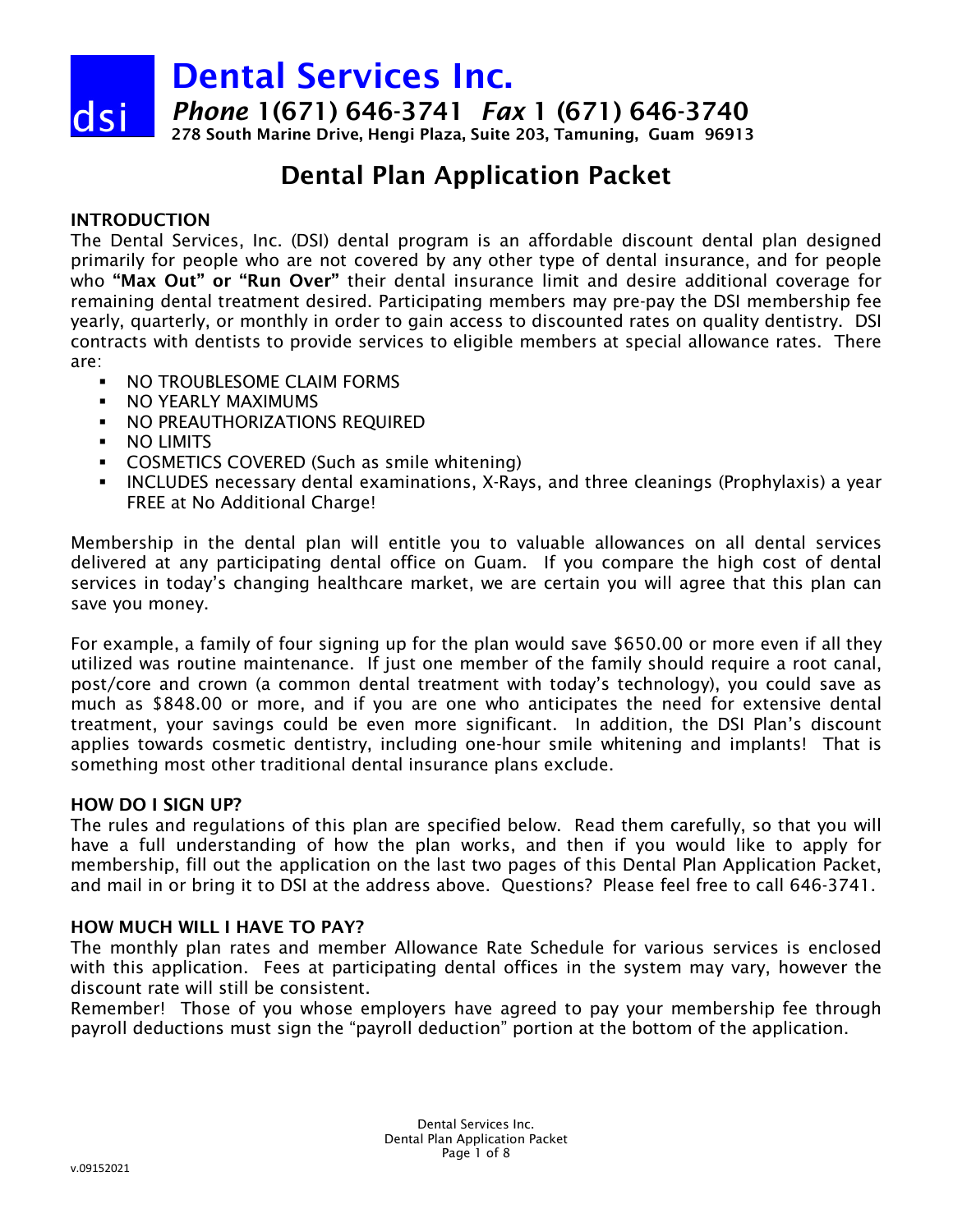### WHEN CAN I START RECEIVING TREATMENT?

When DSI receives your payment, a validation card will be issued to you, which you can present at the participating dental office to receive your allowances and since there are no claim forms or authorizations necessary, you can start saving money on dental treatments immediately.

### RULES AND REGULATIONS

- 1. All DSI dental discount plans are strictly voluntary. You do not have to sign up if you do not want to. However, if you are a member of a group, you must sign up during your group sign-up period to qualify for group allowance rates. There is only one group signup period each year.
- 2. Services are available at the allowance rate at participating dental offices only.
- 3. Allowances as dictated by the discount (percentage) rate schedule are from the usual, customary, and reasonable fee schedule of the individual offices in the program, therefore actual dollar amounts might differ depending upon which office you visit.
- 4. This is a basic dental service plan. Only those services specifically mentioned in the Allowance Rate Schedule are available at the allowance rate. Should members require unusual treatments not covered on the Allowance Rate Schedule, the plan will not be in effect. If you require services from specialists not currently participating in the plan, the allowances will not be in effect.
- 5. Routine cleaning (prophys) are limited to three per year under the plan, however, initial oral exams, recall oral exams, and routine diagnostic X-rays are unlimited as needed at no extra charge.
- 6. Members are required to sign up for a particular participating office. They may change to any other participating office any time they wish. They may visit participating specialists anytime they wish.
- 7. Allowance rates mentioned in the allowance rate schedule are for the class of treatment involved, not just for specific services. For example:

The schedule has an allowance for a "two surface filling." Two surface and triple surface fillings are allowed the same discounted rate. However, the prices of each are different, depending on complexity and materials used. The schedule also mentions "upper or lower partial." In this case the allowance rate applies to variations of the partial, which may be designed at the discretion of the treating dentist. Each variation would have a different cost associated with it.

- 8. Procedures performed strictly for cosmetics include bonding, laminate composite veneers, laminate porcelain veneers, one-hour and/or take home smile whitening.
- 9. Membership is in effect for one year only (12 consecutive months); beginning the day the membership fee is received by DSI. Procedures specifically in progress at the time membership expires will be completed at the allowance rate. Further allowances on services will not be allowed until the renewed membership fee is received by DSI.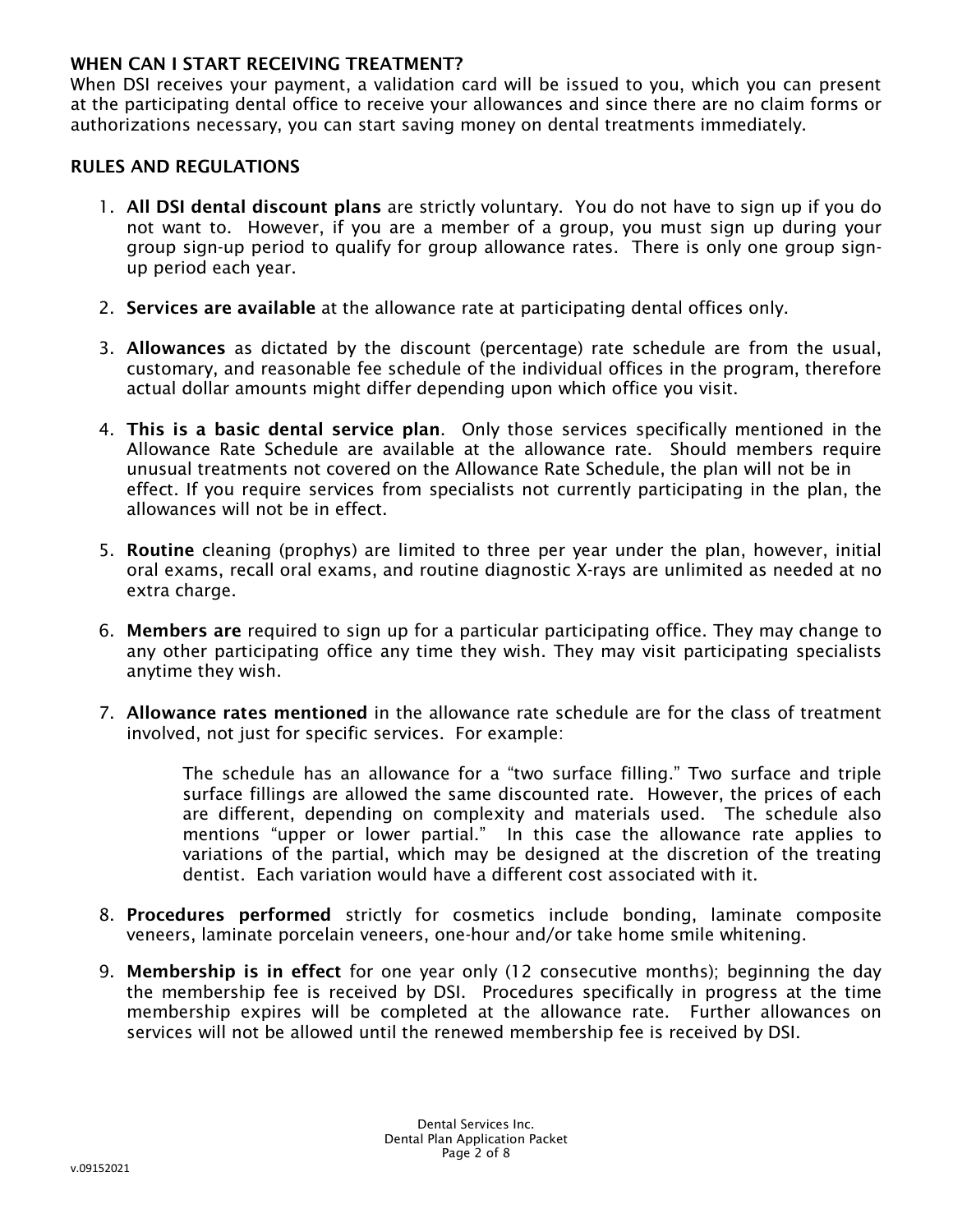- 10. "Member" means the person who paid for DSI membership or the beneficiary of the plan i.e. dependent, the employee of an employer group, member of an association, union, or other organization who is deemed eligible for coverage under the Plan by DSI.
- 11."Eligible Dependent" means the lawful husband or wife of a member (herein called the spouse) if no judicial decree of separation has been obtained, and such of the unmarried children of the participant from birth to the age of ten (10).
- 12. "Families" mean the member and any eligible dependents meeting the requirements of paragraph eleven (11) above, as designated by the Member.
- 13. APPOINTMENTS It is agreed that participating DSI dentists shall be obligated to render services during their normal working hours only. Additional hours shall be available at the discretion of the dentist. Priorities for scheduling appointments shall be as follows:
	- a. Emergency Care
	- b. First time visits for examination and treatment
	- c. Regular non-emergency dental care

Any member (including a dependent) who fails to keep an appointment may be charged by the Dentist unless the appointment is cancelled at least 24 hours in advance. The missed appointment charge is not a scheduled benefit under this Plan and will be paid directly to the Dentist by the Member. Said charge will not exceed \$50.00.

- 14. EFFECT ON WORKER'S COMPENSATION. This plan does not fulfill any requirement of worker's compensation or other compulsory insurance and cannot be used in lieu thereof.
- 15.THIRD PARTY RIGHTS LIMITED. All rights and liabilities created under this plan shall be deemed to exist only as between DSI and the member and any eligible dependents signing this agreement. In no event shall this plan or agreement be deemed to confer any right on or create any obligation to any third party not a signatory to the agreement or to create in such third party a status of third party beneficiary.
- 16.TRANSFERABILITY. This plan is expressly nontransferable.
- 17. MEMBER NOTICE AFTER TERMINATION OF DENTAL PROVIDER CLINIC CONTRACT. In the event that the dental provider clinic contract is terminated by DSI or Participating Dentist, the Dentist agrees that he will notify each Member with whom DSI Plan has an agreement, who presents for treatment that his contract is no longer in effect. If notice is not given to the Member, then the Dentist will treat that Member and accept payment for his services at charges no more than set forth in the Allowance Rate Schedule referenced.
- 18. FUNCTION OF DSI. On behalf of the member, and his eligible dependents, DSI has arranged for the services of qualified, licensed professionals and their staffs to participate in the plan herein described. The members shall be entitled to those allowances described in the Allowance Rate Schedule. DSI shall not (and does not agree nor shall it be required to) perform any dental services or do anything herein (notwithstanding any provisions hereof) that would, under applicable laws and regulations, constitute the practice of dentistry. Any provision of this agreement to the contrary notwithstanding, sole responsibility and obligation of DSI shall be to engage in the design and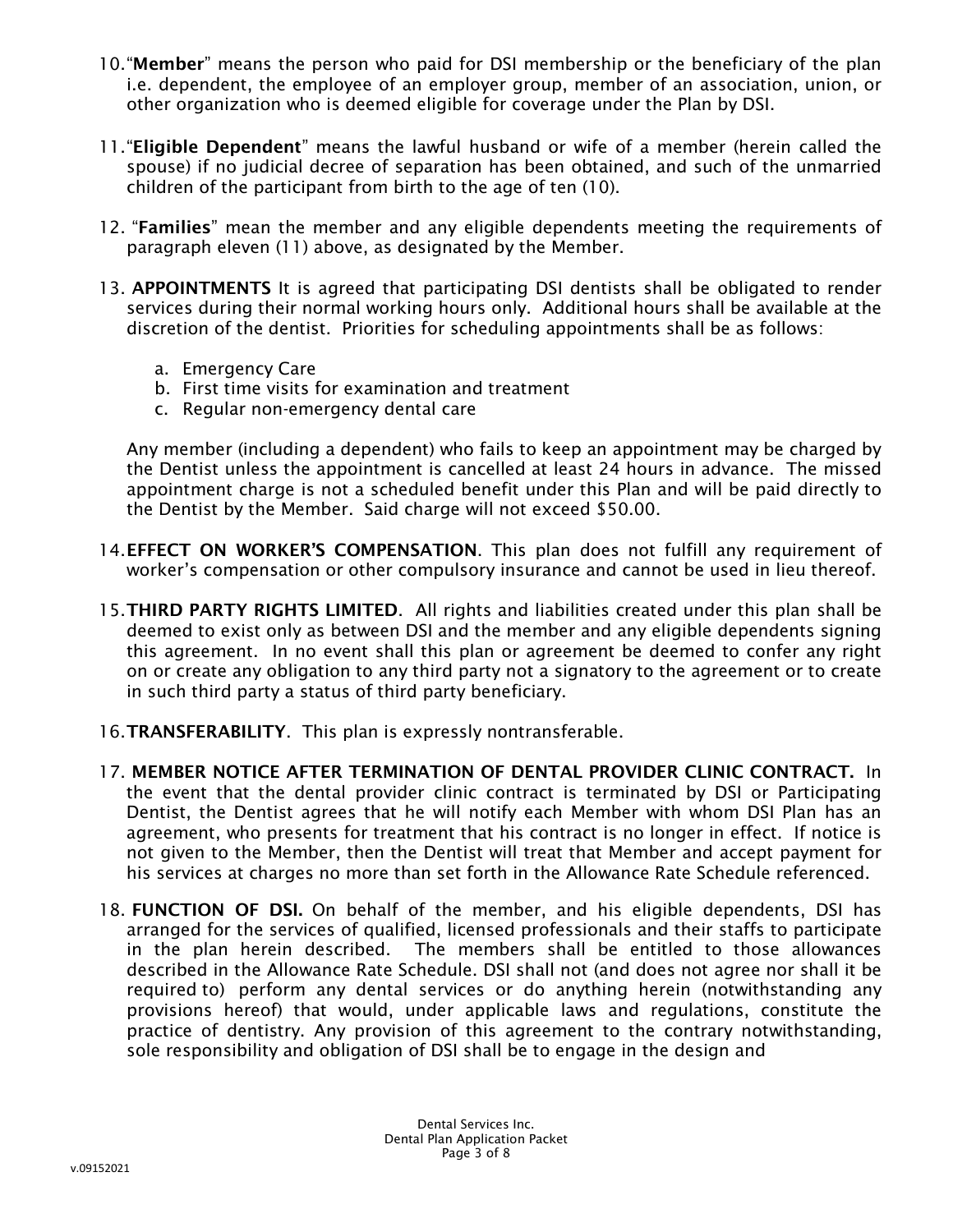administration of this plan and to use its best efforts to obtain the services of qualified, licensed professionals and their staffs to provide and perform the applicable available dental services to eligible participants. It is expressly agreed that under no circumstances shall DSI ensure that the services of such licensed professionals and their staffs will be available at any time or that the services described in the Allowance Schedule will be performed at any time. Further, under no circumstances will DSI be required to indemnify or hold harmless the member. Eligible Dependents from any cost or expense incurred in procuring any "Available Dental Services" as defined herein. All participants shall be entitled to the allowance benefits, but only to the extent that DSI shall have succeeded in obtaining the services of qualified professionals and their staffs to provide the same. The professional services will be provided and available only by the dental offices designated by DSI.

- 19. DISCLOSURE STATEMENT. The DSI Discount Dental Health Care Plan Enrollment Period is 12 months from the Month of Initial Enrollment. This Dental Discount Program requires the member to stay enrolled for 12 consecutive months. Failure to maintain DSI Plan membership during the total enrollment period will result in the direct billing of all dental treatment rendered by the contracted dental center to the member at the "Fee for Service" schedule of payments, less the total amount of funds contributed to the plan allocated to the contracted dental center (per individual). Copies of the dental fees associated with your treatment plan utilization during the time you are enrolled with DSI can be requested from your dental provider at no charge.
- 20. DSI reserves the right to refuse membership to individuals at its discretion.

## EXCLUSIONS AND LIMITATIONS

- a) Visits to or services performed by a specialist, dentist, or professional not participating in the plan.
- b) Any dental services arising out of any sickness or injury arising out of or sustained in the course of any occupation or employment for remuneration or profit, which qualifies for workmen's compensation benefits
- c) Any dental services which, in the judgment of the dentist, are not reasonable and necessary for the prevention, correction, or improvement of a condition
- d) Any dental services not specifically described in the Allowance Schedule (including hospital charges).
- e) Any dental services which are necessitated as a result of a self-inflicted condition.
- f) Any dental service, for which the participant is reimbursed, entitled to reimbursement or is in any way indemnified for such expenses by or through any Public program, state or federal, or any program of medical or dental benefits Sponsored and paid for by the federal government or any agency thereof.
- g) Any dental services necessitated as a result of a condition sustained in the commission of or the attempt to commit a felony
- h) Oral Surgery requiring the setting of fractures or dislocations
- i) Treatment of malignancies, cysts, or neoplasms
- j) Dispensing of drugs for treatment of oral disease which are not normally supplied
- k) Congenital defects
- l) Conditions affecting the temporomandibular joint including dysfunction and/or malocclusion (Temporomandibular Dysfunction)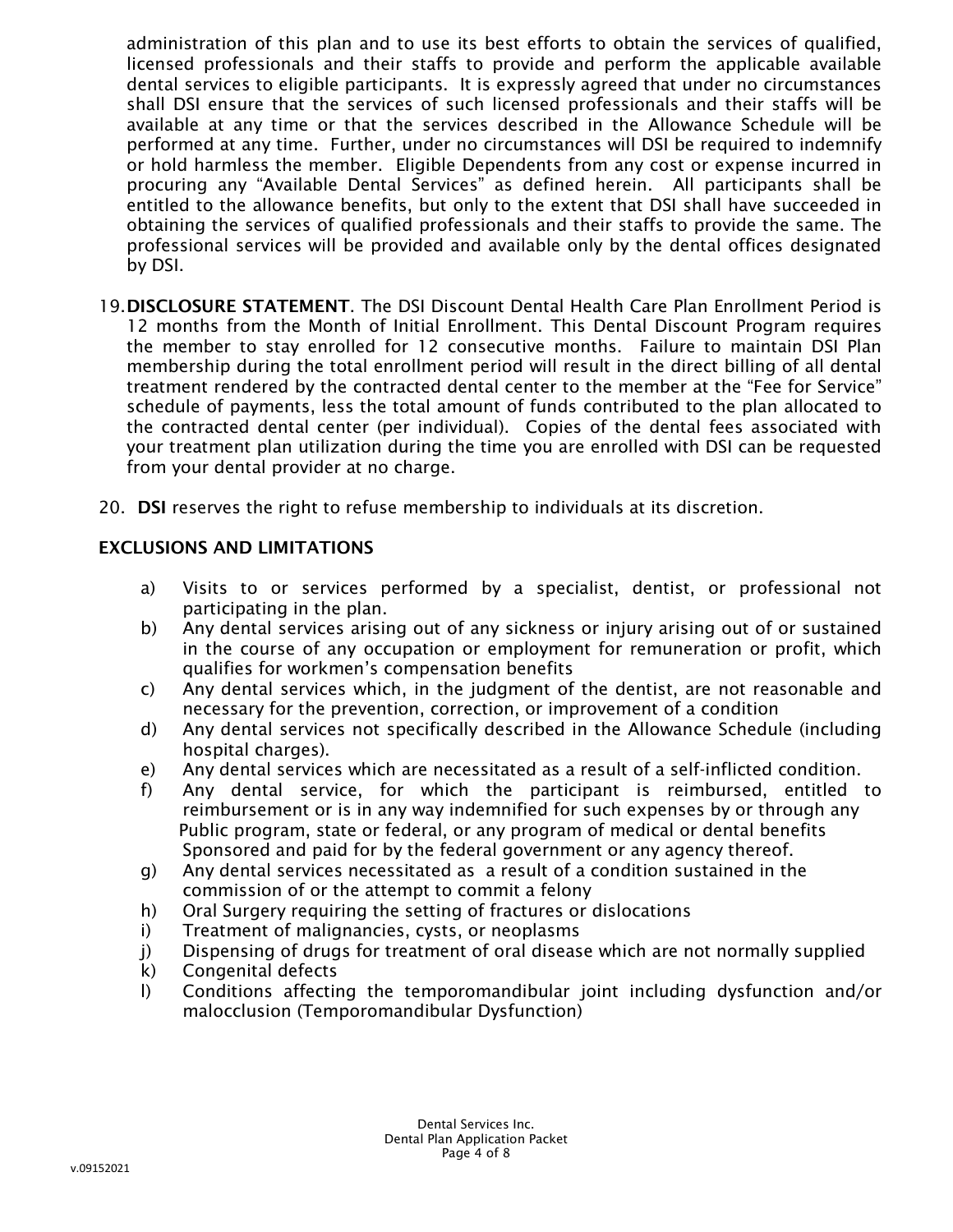- m) Any costs or expenses incurred in the event the participant is hospitalized for any dental procedure
- n) Services of an anesthetist or anesthesiologist
- o) Any dental charges incurred for treatment of obesity
- p) Any new services or procedures performed after the last day during which any person ceased to be eligible for participation in this plan
- q) Treatment of Patients who in the Dentist's judgment are un-manageable children or emotionally disturbed adults.
- r) Services that are of such complexity that they cannot be performed by the designated DSI dentist participating in the plan.
- s) This Plan specifically excludes any treatments that are of such complexity that they cannot be performed by the Dentist who is under contract with DSI Plans.

# *Thank You!*

You took time to read our Dental Plan Application Packet. "Get and keep a bright, appealing smile" is our motto and hopefully your desire. Fill out the Individual Enrollment Form that follows to enjoy *Affordable, Quality Dentistry* today!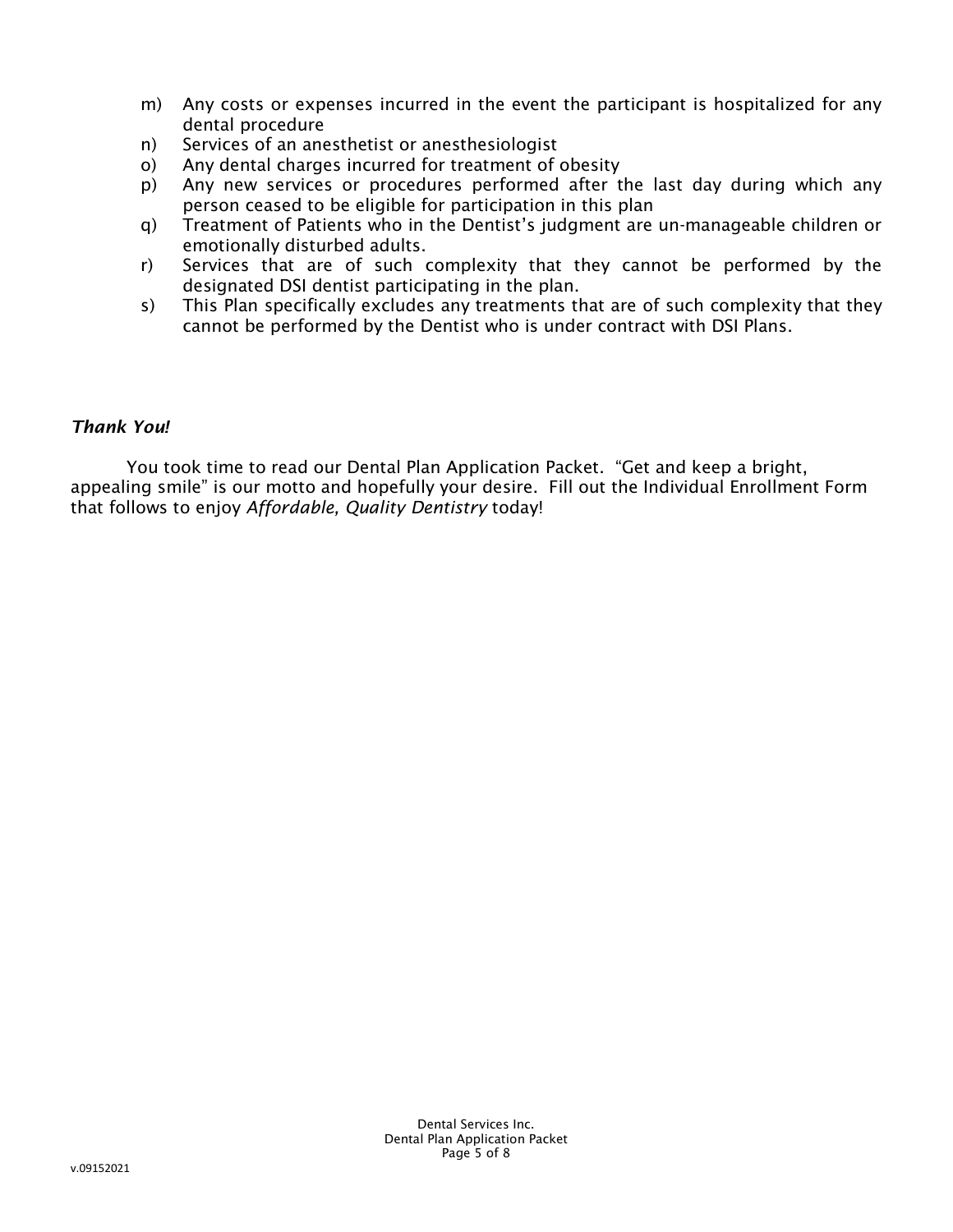

*Phone* 1(671) 646-3741 *Fax* 1 (671) 646-3740

278 South Marine Drive, Hengi Plaza, Suite 203, Tamuning Guam 96913

# Allowance Rate Schedule

*Participating Dental Center*

| <b>Covered Benefits</b>                                            | <b>MONTHLY</b><br><b>Plan 1023</b><br>\$39.99/Adult<br>\$19.99/Child*<br>\$37.99/Adult Family Rate<br>\$17.99/Child Family Rate<br>(*Child 11years-) |
|--------------------------------------------------------------------|------------------------------------------------------------------------------------------------------------------------------------------------------|
| <b>Clinical Examination</b>                                        | 100%                                                                                                                                                 |
| X-Rays (once yearly)                                               | 100%                                                                                                                                                 |
| Periodic Cleaning (3 per contracted year)<br>w/ Fluoride treatment | 100%                                                                                                                                                 |
| <b>Sealants &amp; Fluorides</b>                                    | 100%                                                                                                                                                 |
| (up to 11 years of age)                                            |                                                                                                                                                      |
| <b>Cosmetic Whitening</b>                                          | 50%                                                                                                                                                  |
| <b>Implants</b>                                                    | 45%                                                                                                                                                  |
| <b>Endodontic</b> (Root Canals)                                    | 45%                                                                                                                                                  |
| Crowns & Bridges                                                   | 45%                                                                                                                                                  |
| <b>Pediatrics</b> (up to 11 years of age)                          | 45%                                                                                                                                                  |
| <b>Prosthetics</b>                                                 | 45%                                                                                                                                                  |
| <b>Periodontics</b><br>(except LANAP-Osseous Surgery)              | 45%                                                                                                                                                  |
| <b>Restorative</b><br><b>Composite Fillings</b> (white fillings)   | 40%                                                                                                                                                  |
| <b>Oral Surgery</b> (Extractions)                                  | 40%                                                                                                                                                  |
| <b>Sponsorships</b> (Dependents)                                   | Yes                                                                                                                                                  |

\*Dependents Children 11 years and below\*

# Participating Dental Specialists

| Oral Surgeon | 25% |
|--------------|-----|
|              |     |

### Dental Prescriptions

| Mega Drug Pharmacy | 25% |
|--------------------|-----|
|--------------------|-----|

Plan: 1023 1 year contract for Adult \$479.88 1 year contract for Children \$279.88 *\*Rates Subject to Change*

\*REQUIREMENTS FOR MONTHLY PAYMENT OPTION: Valid Photo ID | \$120.00 Security Deposit | Credit Card Authorization Form

Dental Services Inc. Dental Plan Application Packet Page 6 of 8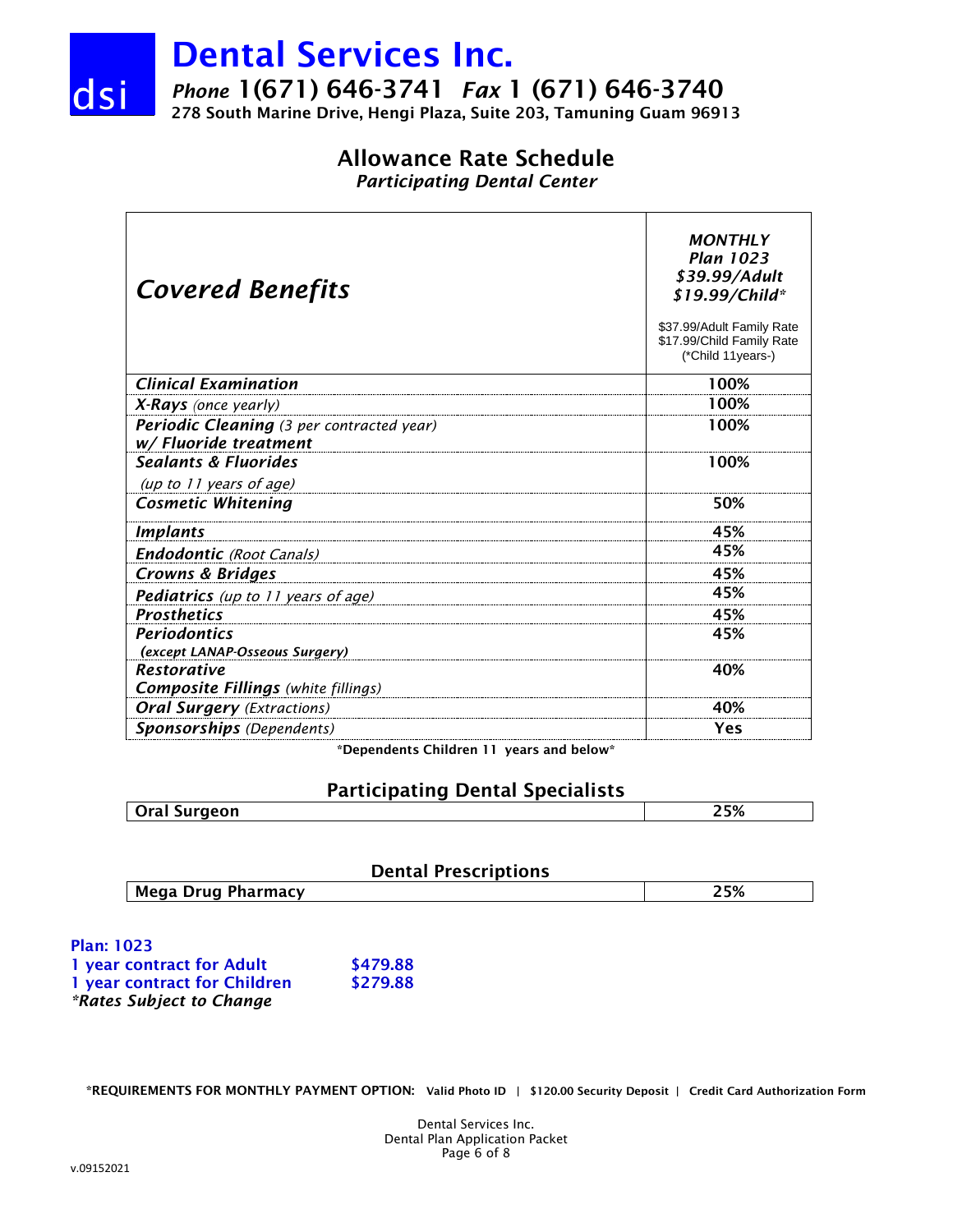*Phone* 1(671) 646-3741 *Fax* 1 (671) 646-3740

278 S. Marine Corps Drive, Hengi Plaza, Suite 203, Tamuning Guam 96913

# **Individual Enrollment Form**

### **1. Subscriber Information**

dsi

| <b>Subscriber Name</b>         |          |      | Date of Birth                                                  | Citizenship                                                                                                                                                                                                                    |                            |
|--------------------------------|----------|------|----------------------------------------------------------------|--------------------------------------------------------------------------------------------------------------------------------------------------------------------------------------------------------------------------------|----------------------------|
| Last<br><b>Mailing Address</b> | First    | M.I. | Social<br>Security No.<br><b>or</b><br>Driver's<br>License No. | Gender                                                                                                                                                                                                                         | [ ] Male<br><b>]Female</b> |
|                                | Zip Code |      | Contact<br>Numbers:                                            | Home and the contract of the contract of the contract of the contract of the contract of the contract of the contract of the contract of the contract of the contract of the contract of the contract of the contract of the c |                            |
| Home<br>Address                |          |      |                                                                | Ext.                                                                                                                                                                                                                           |                            |
|                                |          |      |                                                                | Cellular/Pager/Alternate ______________                                                                                                                                                                                        |                            |
|                                |          |      | E-Mail Address                                                 |                                                                                                                                                                                                                                |                            |
| Employer                       |          |      | Occupation                                                     |                                                                                                                                                                                                                                |                            |
| How did you hear of DSI?       |          |      |                                                                |                                                                                                                                                                                                                                |                            |

### **2 .Parent / Spouse / Legal Guardian**

| Name     |      |       |      | Date of      | SS No.<br><b>or</b> |  |
|----------|------|-------|------|--------------|---------------------|--|
|          | Last | First | M.I. | <b>Birth</b> | DL No.              |  |
| Employer |      |       |      | Home No      |                     |  |
| Relation |      |       |      | Other No.    |                     |  |

# **3. Selected Plan Option:**

| Option 1023             | <b>Preferred Dental Care Center</b> |
|-------------------------|-------------------------------------|
| <b>Initials</b>         |                                     |
| \$37.99/Adult 12years+  | <b>GentleCare Dental Clinic</b>     |
| \$17.99/Child 11 years- |                                     |

| <b>For DSI Office Use Only</b> |                                                                                            |
|--------------------------------|--------------------------------------------------------------------------------------------|
| <b>Effective:</b>              | <b>Termination:</b>                                                                        |
| Payment Method: _________      | <b>Monthly Membership Fee: \$</b>                                                          |
| Dental Camilean Inc.           | <b>Note:</b> Monthly payments<br>are due every 1 <sup>st</sup> of the<br>Initial<br>month. |

Dental Services Inc. Dental Plan Application Packet Page 7 of 8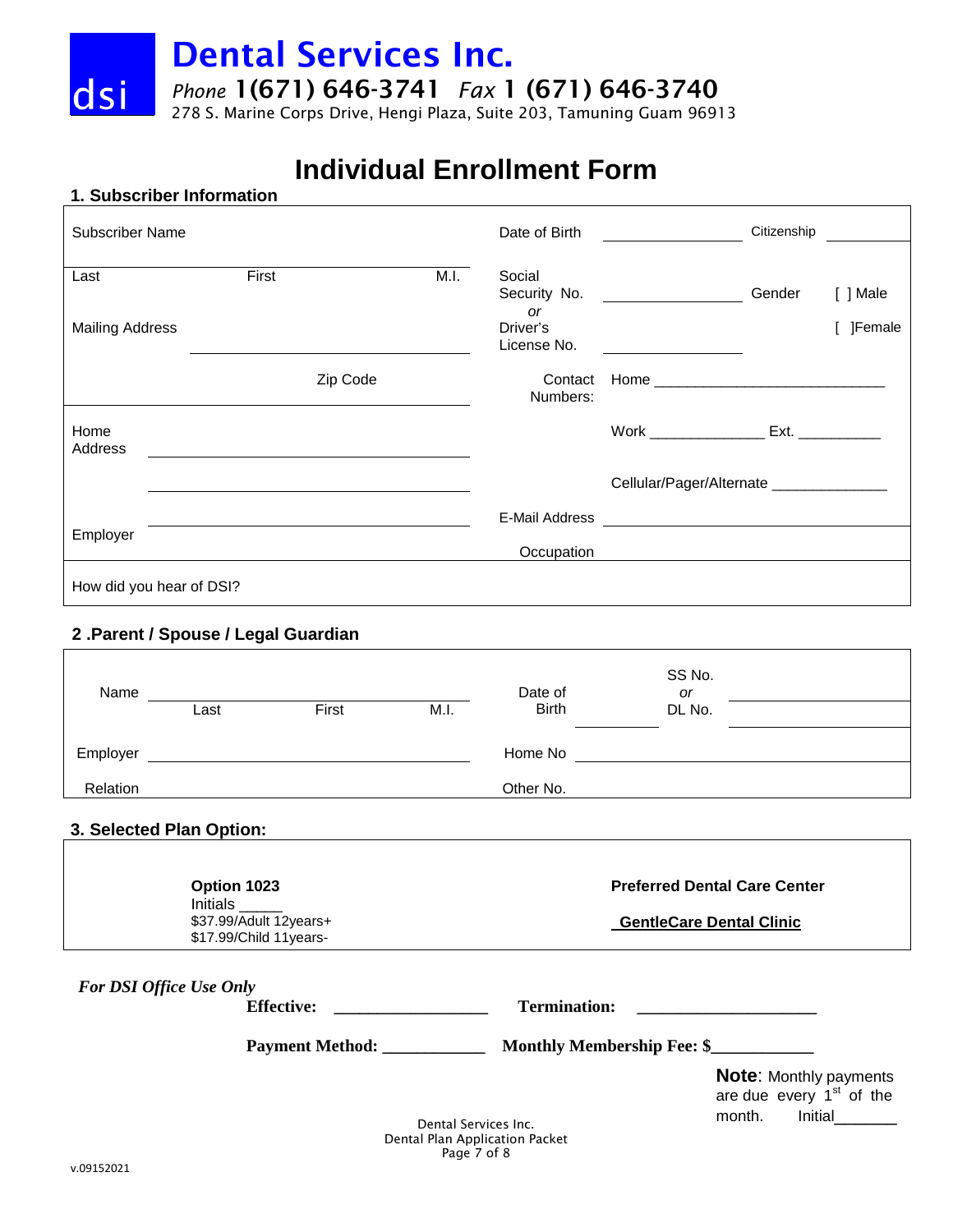### **4. Eligible Members**

Below, List yourself first and spouse (if any) second, and then all eligible children to be covered by this plan. Supporting documents will be required to enroll dependents with a different last name, common-law/domestic partner, step-children, legal guardians, foster children, and children over the age limit (11 years of age).

| Last Name | First Name | Middle<br>Initial | Relation to<br>Subscriber | Gender | Date of Birth | Driver's License/Guam ID No. | Member<br>Age | M<br>B<br>RI<br>D |
|-----------|------------|-------------------|---------------------------|--------|---------------|------------------------------|---------------|-------------------|
|           |            |                   |                           |        |               |                              |               |                   |
|           |            |                   |                           |        |               |                              |               |                   |
|           |            |                   |                           |        |               |                              |               |                   |
|           |            |                   |                           |        |               |                              |               |                   |
|           |            |                   |                           |        |               |                              |               |                   |
|           |            |                   |                           |        |               |                              |               |                   |
|           |            |                   |                           |        |               |                              |               |                   |

### **5. List 3 References**

| <b>NAME</b> | <b>TEL./ CELL NUMBER</b> | <b>RELATION</b> |
|-------------|--------------------------|-----------------|
|             |                          |                 |
|             |                          |                 |
|             |                          |                 |

 The DSI Dental Discount Plan Enrollment Period is 12 months from the Month of Initial Enrollment. This Dental Discount Plan requires the member to stay enrolled for 12 consecutive months. Failure to maintain DSI Plan membership during the total enrollment period will result in the direct billing of all dental treatments rendered by the contracted dental center to the member at the "Fee for Service" schedule of payments, less the total amount of funds contributed to the plan that was allocated to the contracted dental center. Copies of the dental fees associated with your treatment plan utilization during the time you are enrolled with DSI can be requested from your dental provider at no charge. Should your account default in payment due to insufficient funds, you will be faced with a fee of \$45.00 in addition to your monthly contribution. Failure to make your monthly contribution by the 1<sup>st</sup> week of every month, you will accrue a monthly 2% finance charge and \$10.00 late fee.

 I/We have read the terms of the DSI dental program enclosed in this packet. We do hereby apply for membership to the plan. We understand the rules and regulations of the plan as defined on this application and agree to be bound by the terms and conditions of the plan as herein defined. We agree to pay DSI the monthly contribution fee, upon acceptance into the plan, and to pay any and all additional fees directly to the providing dentists of the plan. We understand that services under this plan can only be received at participating DSI dental offices.

Subscriber Signature: Date Signed

Spouse Signature: (if Covered under the plan)

Date Signed

Dental Services Inc. Dental Plan Application Packet Page 8 of 8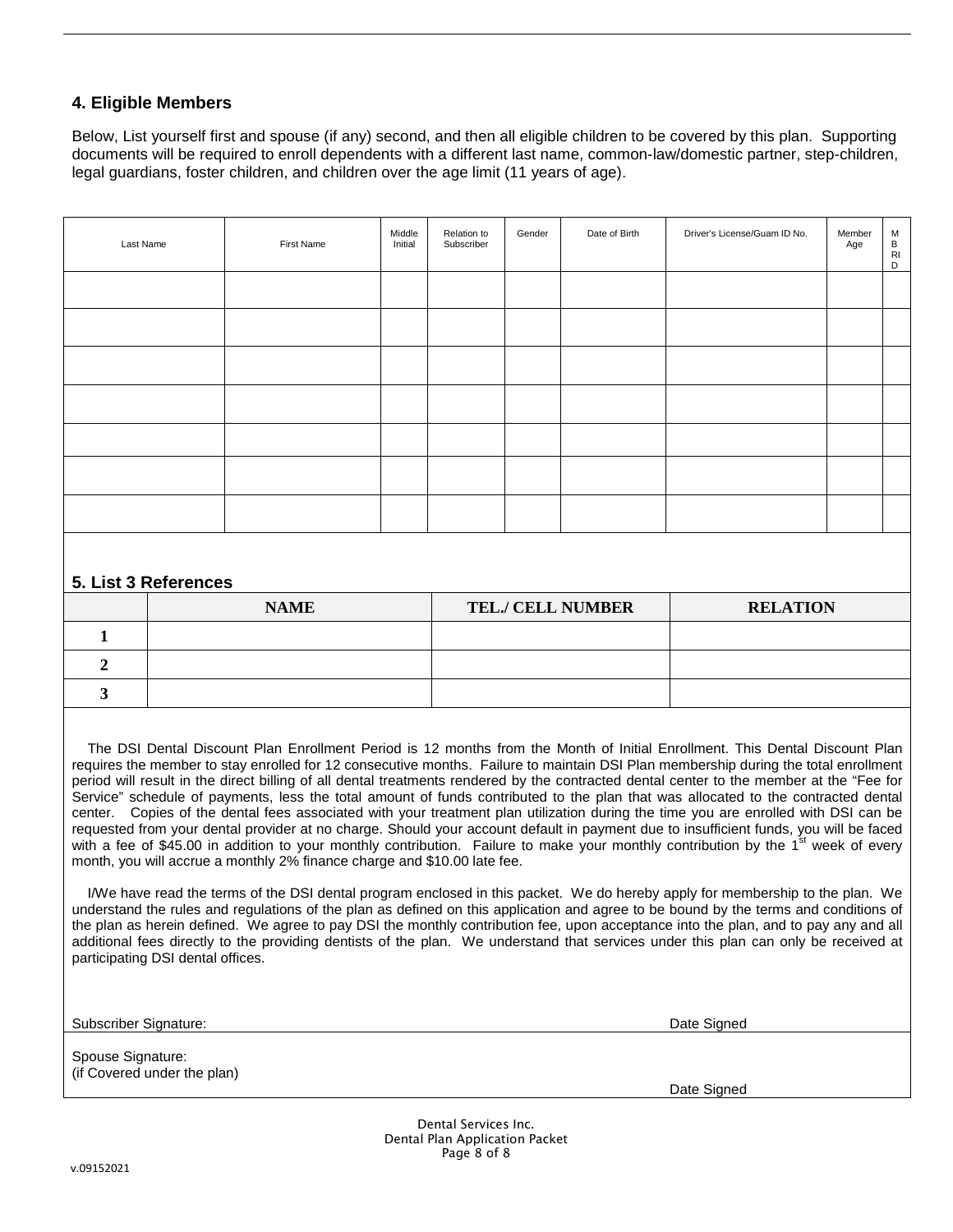

278 S. Marine Dr. Suite 105, Tamuning Guam 96913<br>Tel. (671) 646 DSI1 (3741) fax. (671) 646 3740 ● www.guamdsi.com

### **CREDIT CARD AUTHORIZATION APPLICATION**

| Date of Request______________________                                                                          |                                                                                                                    |
|----------------------------------------------------------------------------------------------------------------|--------------------------------------------------------------------------------------------------------------------|
|                                                                                                                | I, _________________________________ authorize Dental Services Inc. to manually debit my credit card the amount of |
| __________, on the first day of every month for a period of ____month(s).<br>\$                                |                                                                                                                    |
|                                                                                                                | Beginning the first day of __/__/202__, to the first day of __/__/202__. I understand that if the first falls on   |
| a non-business day, DSI will debit my credit card the next business day thereafter.                            |                                                                                                                    |
| I understand that if there are any changes to my DSI account that directly affects the monthly contribution    |                                                                                                                    |
|                                                                                                                | authorized above, it is my responsibility to provide DSI an updated credit authorization to continue such debits.  |
|                                                                                                                | Should my account default in payment due to insufficient funds or closure of my credit card account, I will face a |
| fee of \$45.00 in addition to the monthly contribution due. Failure to make your monthly contribution by the 1 |                                                                                                                    |
|                                                                                                                | week of every month, you will accrue a \$10.00 late fee and 2% finance charge. DSI is not responsible for the      |
| penalties accessed by the cardholder from the credit institution for overextension on their credit limit.      |                                                                                                                    |
| My card information is as follows: (Visa and Mastercard accepted)                                              |                                                                                                                    |
| Name of Card Holder:                                                                                           |                                                                                                                    |
| Name of Subscriber:                                                                                            | (if different from card holder) (if different from card holder)                                                    |
| Mastercard<br>Type of card:<br>Visa                                                                            |                                                                                                                    |
| Card Number:                                                                                                   |                                                                                                                    |
| <b>Expiration Date:</b>                                                                                        | _______________ Month ____________ Year ___________ CVC / CVV                                                      |
| I understand and accept DSI's policy for Credit Card Authorizations and acknowledge my responsibility          |                                                                                                                    |
| specified above.                                                                                               |                                                                                                                    |
| Signature of Card Holder: _________________________________ Date Signed: __________________________            |                                                                                                                    |
|                                                                                                                |                                                                                                                    |
|                                                                                                                | <b>FOR DSI USE ONLY .</b>                                                                                          |
| <b>DSI Subscriber Number:</b>                                                                                  | Coverage Effective:                                                                                                |
| Dependent Mbr. Number:                                                                                         | Coverage Expires:                                                                                                  |
|                                                                                                                |                                                                                                                    |